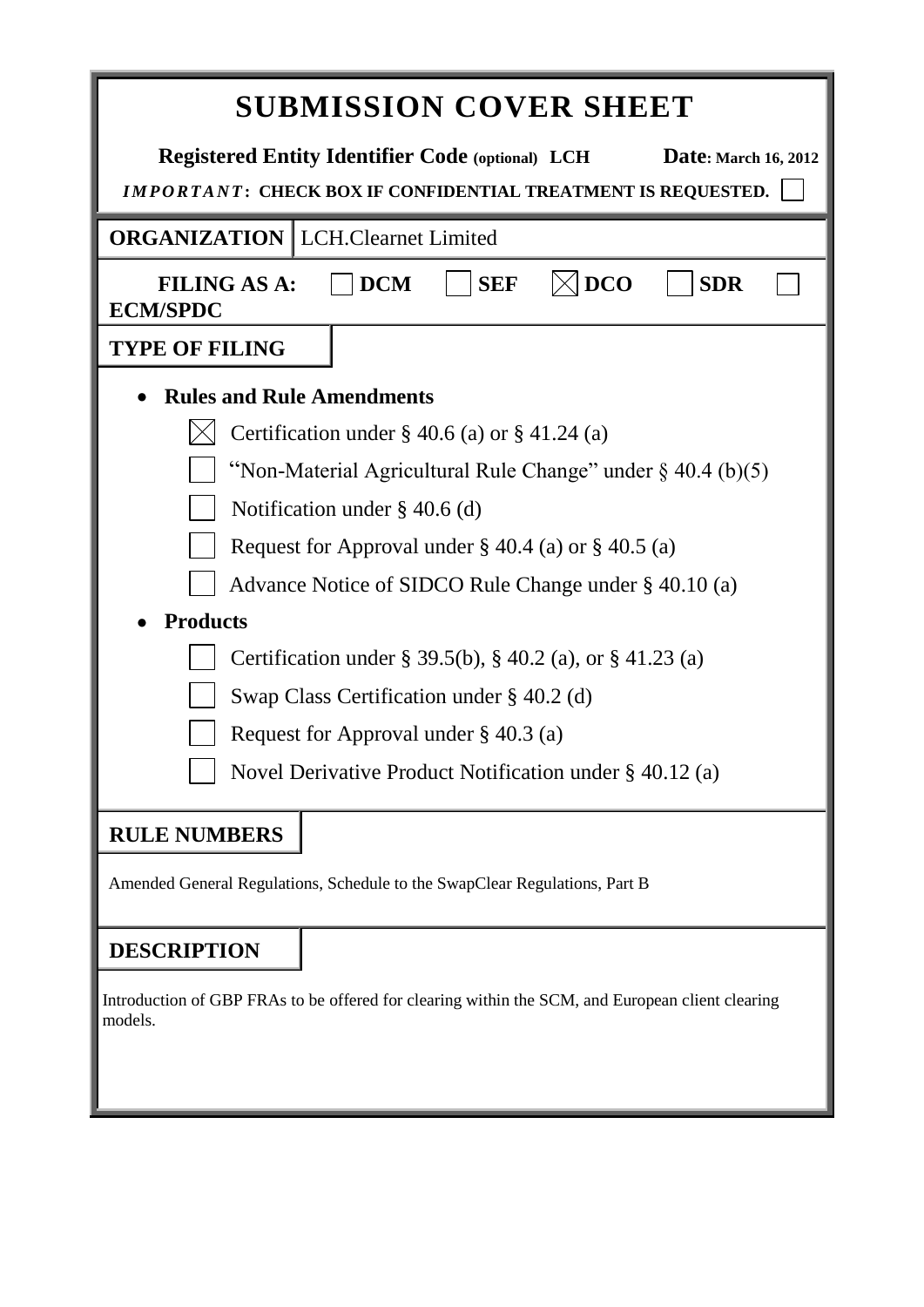## **SUBMISSION OF AMENDMENTS TO THE CLEARINGHOUSE RULES**

TO THE

## **COMMODITY FUTURES TRADING COMMISSION**

SUBMITTED BY

**LCH.Clearnet Limited** an English limited company

**FILING AS A REGISTERED DERIVATIVES CLEARING ORGANIZATION**

**Pursuant to Commission Regulation § 40.6**

# **Submission Regarding the Introduction of GBP Forward Rate Agreements and of Amendments to the General Regulations of the Clearing House:**

**General Regulations, Schedule to the SwapClear Regulations, Part B**   $\bullet$ 

> Submitted: March 16, 2012 \_\_\_\_\_\_\_\_\_\_\_\_\_\_\_\_\_\_\_\_\_\_\_\_\_\_\_\_

> \_\_\_\_\_\_\_\_\_\_\_\_\_\_\_\_\_\_\_\_\_\_\_\_\_\_\_\_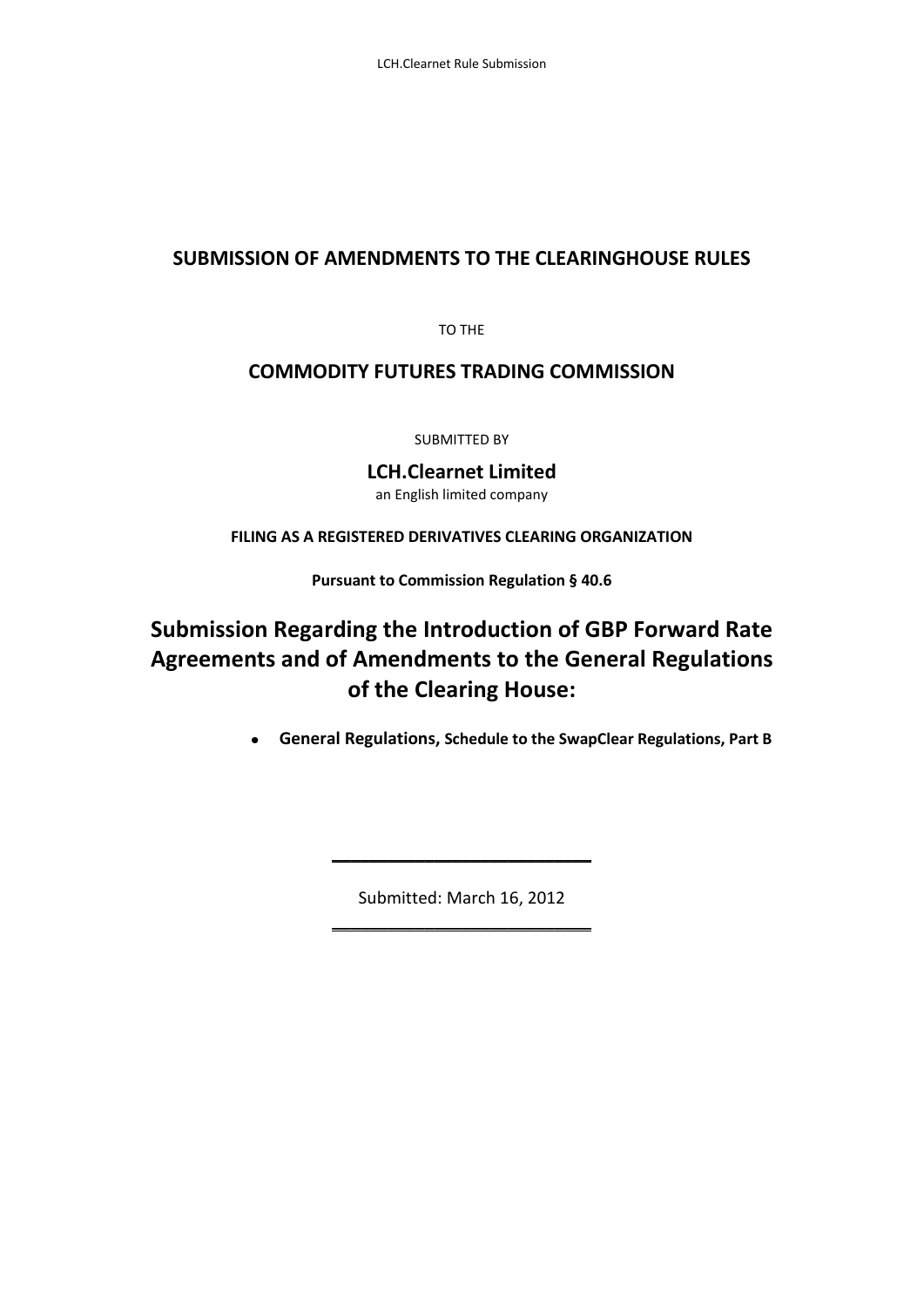## **LCH.CLEARNET LIMITED SELF-CERTIFICATION OF AMENDMENTS TO THE GENERAL REGULATIONS**

LCH.Clearnet Limited ("LCH.Clearnet"), a derivatives clearing organization registered with the Commodity Futures Trading Commission (the "CFTC"), is submitting for self-certification, pursuant to CFTC Regulation §40.6, amendments to LCH.Clearnet's existing Clearing House General Regulations ("The Regulations") which form part of LCH.Clearnet's Rules and Regulations. The amended Regulations will be implemented and become effective on April 2, 2012.

#### **Part I: Explanation and Analysis**

The operation, purpose and effect of the amendments to the Regulations is to introduce GBP Forward Rate Agreements (FRAs) for clearing within the SwapClear Clearing Model (SCM) and European Client Clearing models. FRAs will not be eligible for clearing in the FCM model.

Blacklined versions of the changes to the Clearing House General Regulations are attached as Exhibit A

#### *GBP Forward Rate Agreements*

In December 2011, LCH.Clearnet launched FRAs in 10 currencies, USD, EUR, CHF, DKK, JPY, NOT, SEK, CZK PLN and HUF. LCH.Clearnet is now in a position to make GBP FRA eligible.

LCH.Clearnet will introduce into the SwapClear service GBP FRA contracts with the following restrictions:

- Maximum maturity for GBP is three years which is in line with the other major  $\bullet$ currencies;
- Minimum tenor of contract one year;
- Trades under ISDA 2006 rules and regulations are accepted.

#### *Fixing and Settlement*

The FRA rate is not known until the fixing date in the future. The fixing date for GBP FRA is the same as the settlement date. For GBP FRAs SwapClear will enable settlement to be made in an automated fashion for same day as fhte Fixing / Reset date. The fixing process will take place at 12.30 each day. For GBP FRAs LCH.Clearnet will pay / receive the net difference between the calculated settlement amount of the FRA and the previous day's closing NPV. A single aggregated payment / receipt will be made for all the GBP FRAs settling that day.

The FRA Term is defined as: Maturity Date – Settlement Date. SwapClear will only accept FRAs minimum term 3 days and maximum FRA Term 375 days.

Trades are subject to a minimum Time to Settlement (in business days) on the day they are received by SwapClear. Time to Settlement of a Trade = Settlement Day – Today.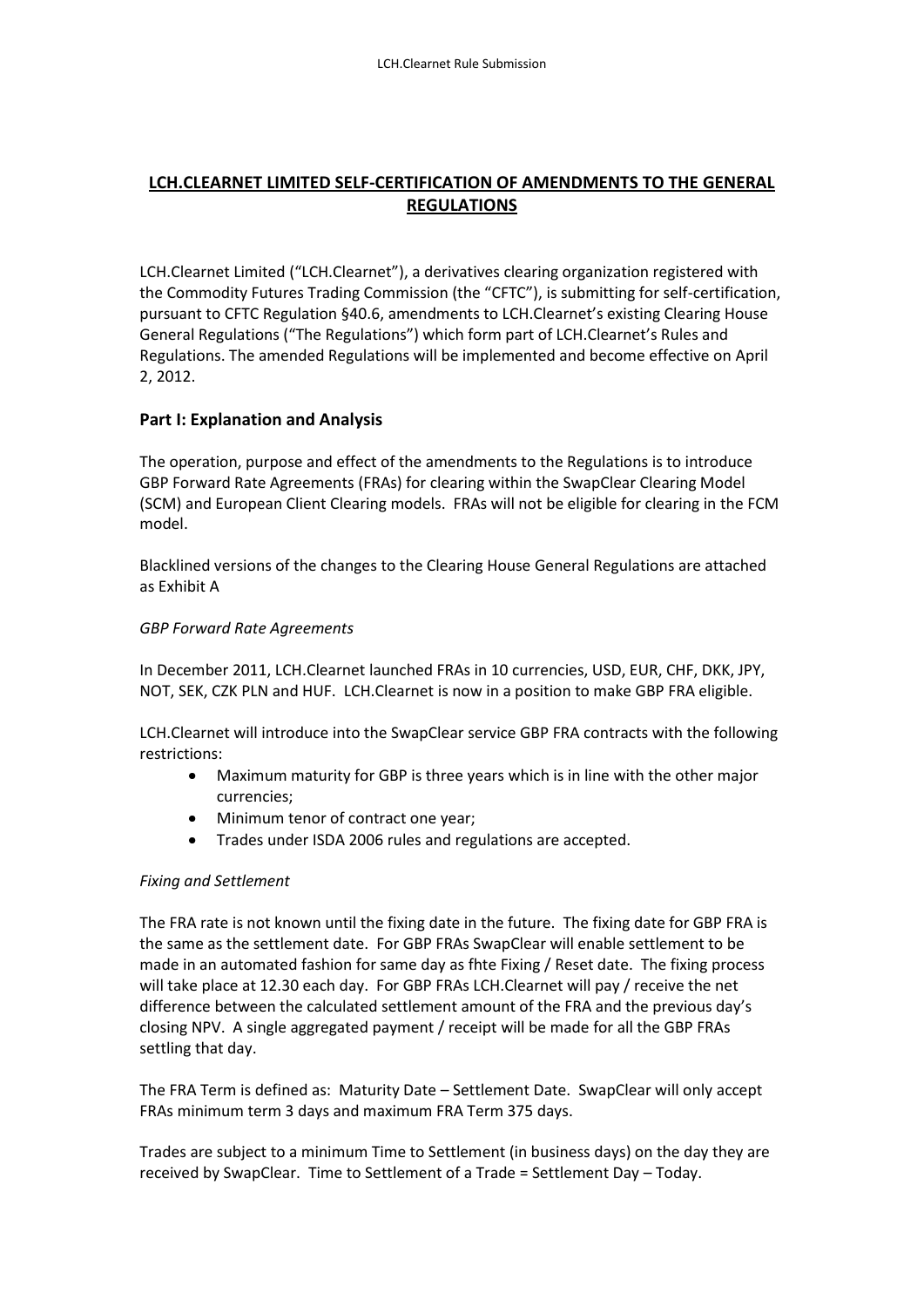The relevant changes to the rules are set out in Clearing House General Regulations, Schedule to the SwapClear Regulations, Part B, sections 1.2(c), 3.1.1 and 3.1.3

Section 1.2(c) has been amended to include GBP FRAs

Section 3.1.1 has been amended to include the currency type GBP.

Section 3.1.3 has been amended to include the currency type GBP within the Maximum Residual Term to Maturity.

#### **Part II: Certification by LCH.Clearnet**

LCH.Clearnet certifies to the CFTC, in accordance with CFTC Regulation §40.6, that the amendments to the General Clearing House Procedures, comply with the Commodity Exchange Act and the CFTC Regulations promulgated thereunder. In addition, LCH.Clearnet certifies that LCH.Clearnet has posted a notice of pending certification with the CFTC and a copy of the submission on LCH.Clearnet's website at [http://www.lchclearnet.com/rules\\_and\\_regulations/ltd/proposed\\_rules.asp](http://www.lchclearnet.com/rules_and_regulations/ltd/proposed_rules.asp) A signed certification is attached to this submission as Exhibit B.

#### **Part III: Compliance with Core Principles**

LCH.Clearnet will continue to comply with all Core Principles following these amendments to the Clearing House General Regulations.

#### **Part IV: Opposing Views**

There were no opposing views expressed to LCH.Clearnet by governing board or committee members, members of LCH.Clearnet or market participants that were not incorporated into the rule.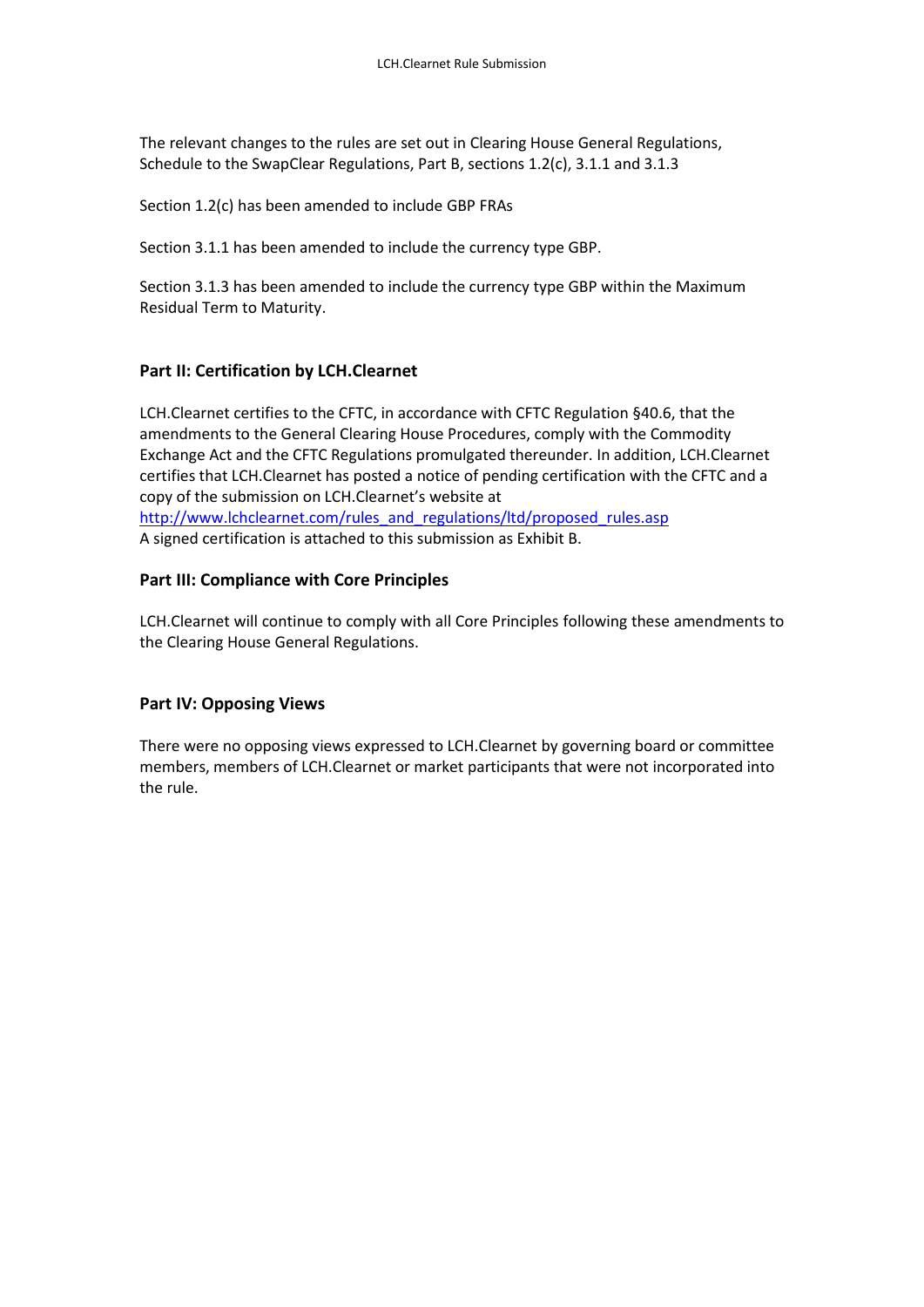LCH.Clearnet Rule Submission

#### **Exhibit A General Regulations**

See Attached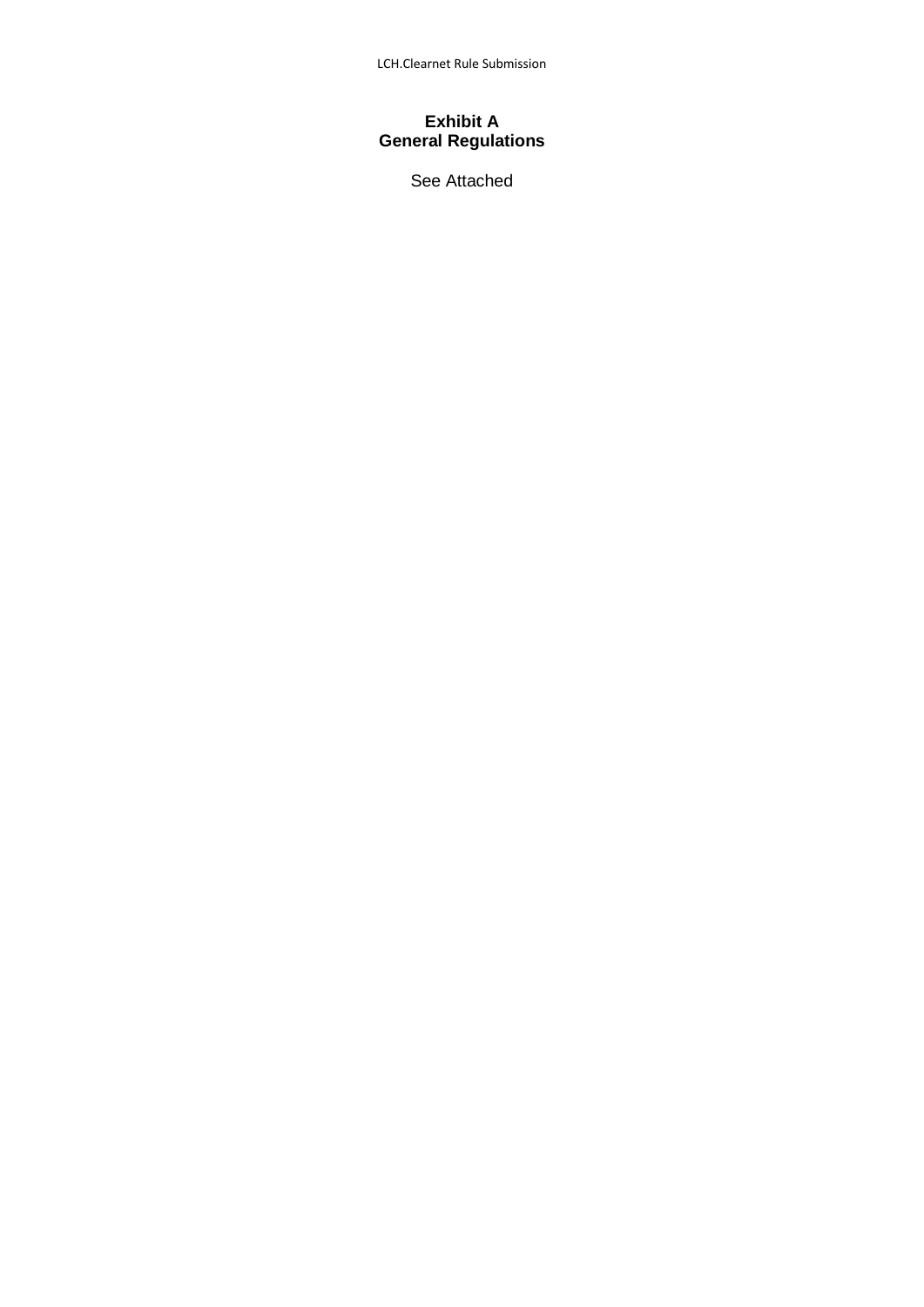#### **Part B**

#### **Product Eligibility Criteria for Registration of a SwapClear Contract**

#### 1. **SwapClear Transaction**

Without prejudice to the Regulations and the Procedures, the Clearing House will only register a SwapClear Contract pursuant to receipt of particulars of a transaction where at the time of the particulars being presented:

- (a) the transaction meets the eligibility criteria, set out in paragraphs [1.2](#page-5-0) (a), (b) or (c) and 1.3, below for a SwapClear Transaction; and
- (b) each party to the transaction is either a SwapClear Dealer or a SwapClear Clearing Member (including an SCM Branch),

and the requirements of (a) and (b) continue to be satisfied at Registration Time.

#### <span id="page-5-0"></span>1.2. **Product eligibility criteria for a SwapClear Transaction**

(a) Vanilla interest rate swaps with constant notional principal having the characteristics set out in the table below;

| <b>Instrument</b>                               | Acceptable<br><b>Currencies</b> | Acceptable<br><b>Indices</b>                          | <b>Types</b>             |                    | <b>Maximum</b><br>Residual<br>Term | <b>Notional Amount</b><br>(Min - Max of the<br>relevant currency<br>unit) |
|-------------------------------------------------|---------------------------------|-------------------------------------------------------|--------------------------|--------------------|------------------------------------|---------------------------------------------------------------------------|
| Vanilla interest<br>rate swaps with<br>constant | Sterling (GBP)                  | GBP-LIBOR-<br><b>BBA</b>                              | Fixed vs.<br>Floating    | Single<br>currency | 18,275 days                        | $0.01 -$                                                                  |
| notional<br>principal                           |                                 | GBP-WMBA-<br>SONIA-<br><b>COMPOUND</b>                | Fixed vs.<br>Floating    | Single<br>currency | 736 days                           |                                                                           |
|                                                 |                                 | See Article<br>7.1w (vii) for<br>definition           | Floating vs.<br>Floating |                    |                                    | 99,999,999,999.99                                                         |
|                                                 | <b>US Dollar</b><br>(USD)       | USD-LIBOR-<br>BBA                                     | Fixed vs.<br>Floating    | Single<br>currency | 18,275 days                        | $0.01 -$                                                                  |
|                                                 |                                 | See Article<br>$7.1(ab)$ (xxii)<br>for definition     | Floating vs.<br>Floating |                    |                                    | 99,999,999,999.99                                                         |
|                                                 |                                 | USD-Federal<br>Funds H.15-<br>OIS-<br><b>COMPOUND</b> | Fixed vs.<br>Floating    | Single<br>currency | 736 days                           |                                                                           |
|                                                 |                                 | See article<br>7.1(ab)(xxxix)<br>for definition       |                          |                    |                                    |                                                                           |
|                                                 | Euro (EUR)                      | EUR-LIBOR-<br><b>BBA</b>                              | Fixed vs.<br>Floating    | Single<br>currency | 18,275 days                        | $0.01 -$                                                                  |
|                                                 |                                 | See Article<br>$7.1(f)(vii)$ for<br>definition        | Floating vs.<br>Floating |                    |                                    | 99,999,999,999.99                                                         |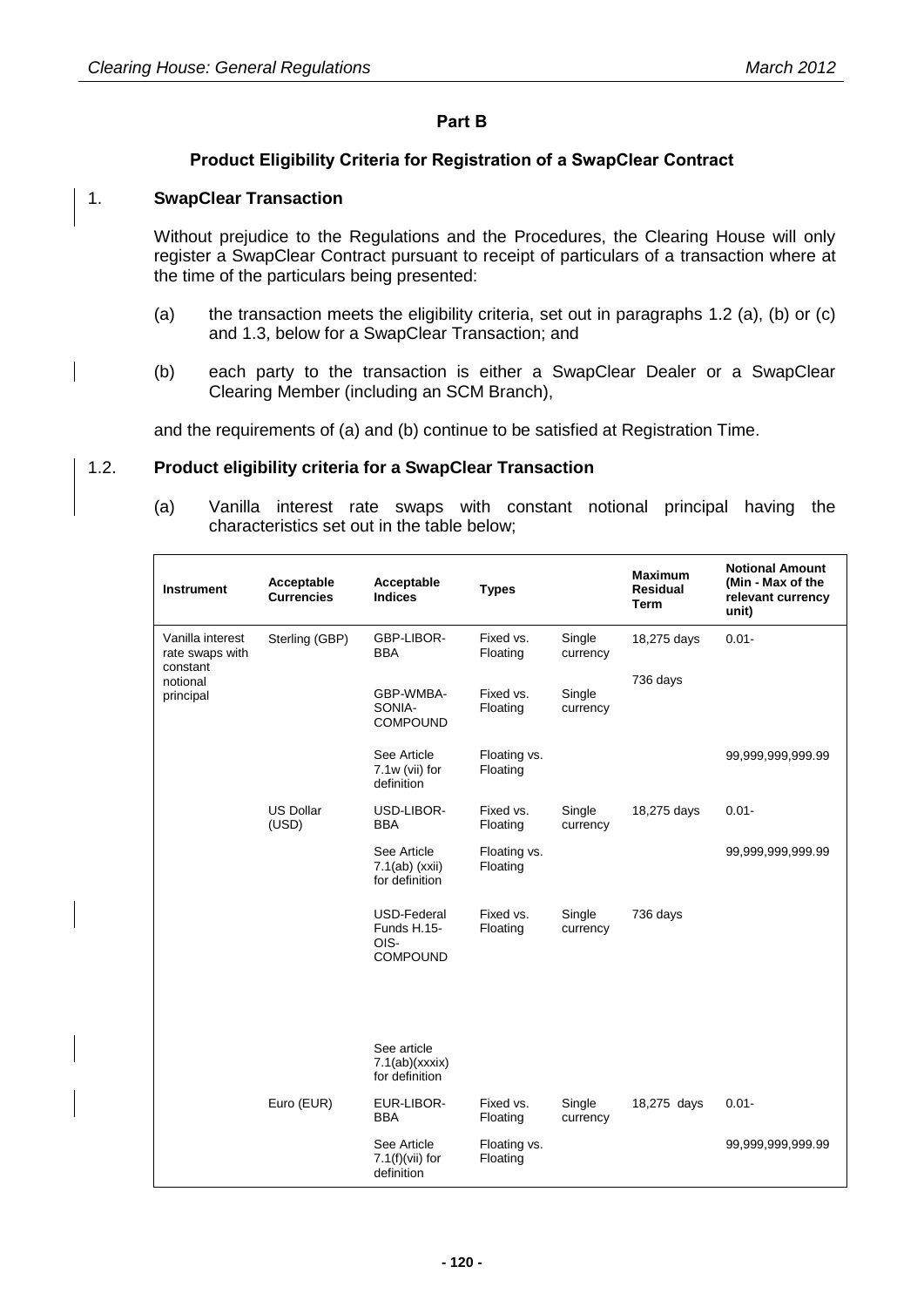| <b>Instrument</b>                                                        | Acceptable<br><b>Currencies</b> | Acceptable<br><b>Indices</b>                     | <b>Types</b>             |                    | <b>Maximum</b><br>Residual<br>Term | <b>Notional Amount</b><br>(Min - Max of the<br>relevant currency<br>unit) |
|--------------------------------------------------------------------------|---------------------------------|--------------------------------------------------|--------------------------|--------------------|------------------------------------|---------------------------------------------------------------------------|
|                                                                          |                                 | EUR-<br>EURIBOR-<br>Telerate                     |                          |                    |                                    |                                                                           |
|                                                                          |                                 | See article 7.1<br>$(f)(ii)$ for<br>definition   |                          |                    |                                    |                                                                           |
|                                                                          |                                 | EUR-EONIA-<br>OIS-<br><b>COMPOUND</b>            | Fixed vs.<br>Floating    | 736 days           |                                    |                                                                           |
|                                                                          |                                 | See Article<br>$7.1(f)$ (viii) for<br>definition |                          |                    |                                    |                                                                           |
|                                                                          | Australian<br>Dollar (AUD)      | AUD-BBR-<br><b>BBSW</b>                          | Fixed vs.<br>Floating    | Single<br>currency | 10,970 days                        | $0.01 -$<br>99,999,999,999.99                                             |
|                                                                          |                                 | See Article<br>$7.1(a)$ (iv) for<br>definition   | Floating vs.<br>Floating |                    |                                    |                                                                           |
| Vanilla interest<br>rate swaps with<br>constant<br>notional<br>principal |                                 | AUD-LIBOR-<br>BBA                                |                          |                    |                                    |                                                                           |
|                                                                          |                                 | See Article<br>$7.1(a)$ (viii) for<br>definition |                          |                    |                                    |                                                                           |
|                                                                          | Canadian<br>Dollar (CAD)        | CAD-BA-CDOR                                      | Fixed vs.<br>Floating    | Single<br>currency | 10,970 days                        | $0.01 -$<br>99,999,999,999.99                                             |
|                                                                          |                                 | See Article<br>$7.1(b)$ (ii) for<br>definition   | Floating vs.<br>Floating |                    |                                    |                                                                           |
|                                                                          |                                 | CAD-LIBOR-<br>BBA                                |                          |                    |                                    |                                                                           |
|                                                                          |                                 | See Article<br>$7.1(b)$ (viii) for<br>definition |                          |                    |                                    |                                                                           |
|                                                                          | Czech Koruna<br>(CZK)           | <b>CZK-PRIBOR-</b><br><b>PRBO</b>                | Fixed vs.<br>Float       | Single<br>currency | 3670 days                          | $0.01 -$<br>99,999,999,999.99                                             |
|                                                                          |                                 | See Article 7.1r<br>(i) for definition           | Float vs.<br>Float       |                    |                                    |                                                                           |
|                                                                          | Danish Krone<br>(DKK)           | DKK-CIBOR-<br>DKNA13                             | Fixed vs.<br>Floating    | Single<br>currency | 3670 days                          | $0.01 -$<br>99,999,999,999.99                                             |
|                                                                          |                                 | See Article<br>$7.1(e)$ (i) for<br>definition    | Floating vs.<br>Floating |                    |                                    |                                                                           |
|                                                                          |                                 | DKK-CIBOR2-<br>DKNA13                            |                          |                    |                                    |                                                                           |
|                                                                          |                                 | See Article<br>$7.1(e)$ (ii) for<br>definition   |                          |                    |                                    |                                                                           |
|                                                                          | Hong Kong<br>Dollar (HKD)       | HKD-HIBOR-<br>$HIBOR=$                           | Fixed vs.<br>Floating    | Single<br>currency | 3670 days                          | $0.01 -$<br>99,999,999,999.99                                             |
|                                                                          |                                 | See Article<br>$7.1(g)$ (ii) for                 | Floating vs.             |                    |                                    |                                                                           |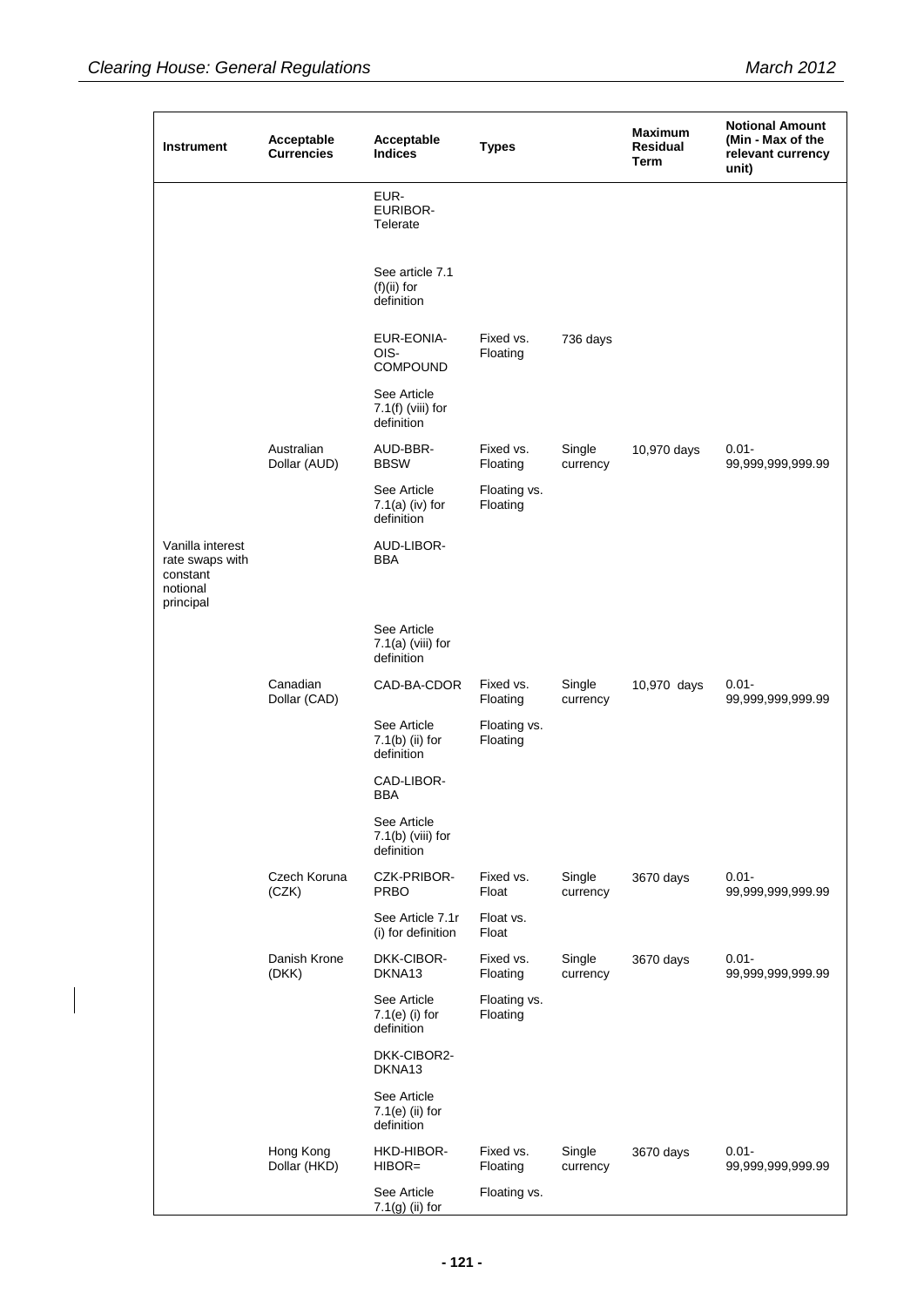| <b>Instrument</b> | Acceptable<br><b>Currencies</b> | Acceptable<br><b>Indices</b>                    | <b>Types</b>             |                    | <b>Maximum</b><br><b>Residual</b><br>Term | <b>Notional Amount</b><br>(Min - Max of the<br>relevant currency<br>unit) |
|-------------------|---------------------------------|-------------------------------------------------|--------------------------|--------------------|-------------------------------------------|---------------------------------------------------------------------------|
|                   |                                 | definition                                      | Floating                 |                    |                                           |                                                                           |
|                   |                                 | HKD-HIBOR-<br><b>HKAB</b>                       |                          |                    |                                           |                                                                           |
|                   |                                 | See Article<br>7.1(g) (iii) for<br>definition   |                          |                    |                                           |                                                                           |
|                   |                                 | HKD-HIBOR-<br><b>ISDC</b>                       |                          |                    |                                           |                                                                           |
|                   |                                 | See Article<br>$7.1(g)$ (i) for<br>definition   |                          |                    |                                           |                                                                           |
|                   | Hungarian<br>Forint (HUF)       | HUF-BUBOR-<br>Reuters                           | Fixed vs.<br>Float       | Single<br>currency | 3670 days                                 | $1 -$<br>10,000,000,000,000                                               |
|                   |                                 | See Article 7.1r<br>(i) for definition          | Float vs.<br>Float       |                    |                                           |                                                                           |
|                   | Japanese Yen<br>(JPY)           | JPY-LIBOR-<br><b>BBA</b>                        | Fixed vs.<br>Floating    | Single<br>currency | 10970 days                                | $1 -$<br>10,000,000,000,000                                               |
|                   |                                 | See Article<br>$7.1(1)$ (iv) for<br>definition  | Floating vs.<br>Floating |                    |                                           |                                                                           |
|                   | New Zealand<br>Dollar (NZD)     | NZD-BBR-<br>Telerate                            | Fixed vs.<br>Floating    | Single<br>currency | 3670 days                                 | $0.01 -$<br>99,999,999,999.99                                             |
|                   |                                 | See Article<br>7.1(l) (iii) for<br>definition   | Floating vs.<br>Floating |                    |                                           |                                                                           |
|                   | New Zealand<br>Dollar (NZD)     | NZD-BBR-FRA                                     | Fixed vs.<br>Floating    | Single<br>currency | 3670 days                                 | $0.01 -$<br>99,999,999,999.99                                             |
|                   |                                 | See Article<br>$7.1(p)$ (iii) for<br>definition | Floating vs.<br>Floating |                    |                                           |                                                                           |
|                   | Norwegian<br>Krone (NOK)        | NOK-NIBOR-<br>NIBR                              | Fixed vs.<br>Floating    | Single<br>currency | 3670 days                                 | $0.01 -$<br>99,999,999,999.99                                             |
|                   |                                 | See Article<br>$7.1(q)$ (i) for<br>definition   | Floating vs.<br>Floating |                    |                                           |                                                                           |
|                   | Singapore<br>Dollar (SGD)       | SGD-SOR-<br>Reuters                             | Fixed vs.<br>Float       | Single<br>currency | 3670 days                                 | $0.01 -$<br>99,999,999,999.99                                             |
|                   |                                 | See Article<br>$7.1(q)$ (i) for<br>definition   | Floating vs.<br>Floating |                    |                                           |                                                                           |
|                   | Swedish Krona<br>(SEK)          | SEK-STIBOR-<br>SIDE                             | Fixed vs.<br>Floating    | Single<br>currency | 10,970 days                               | $0.01 -$<br>99,999,999,999.99                                             |
|                   |                                 | See Article<br>$7.1(x)$ (i) for<br>definition   | Floating vs.<br>Floating |                    |                                           |                                                                           |
|                   | Swiss Franc<br>(CHF)            | CHF-LIBOR-<br>BBA                               | Fixed vs.<br>Floating    | Single<br>currency | 10,970 days                               | $0.01 -$<br>99,999,999,999.99                                             |
|                   |                                 | See Article<br>$7.1(y)$ (ii) for<br>definition  |                          |                    |                                           |                                                                           |
|                   |                                 | CHF-<br>TOIS_OIS_CO                             | Fixed vs.<br>Floating    | Single<br>currency | 736 days                                  |                                                                           |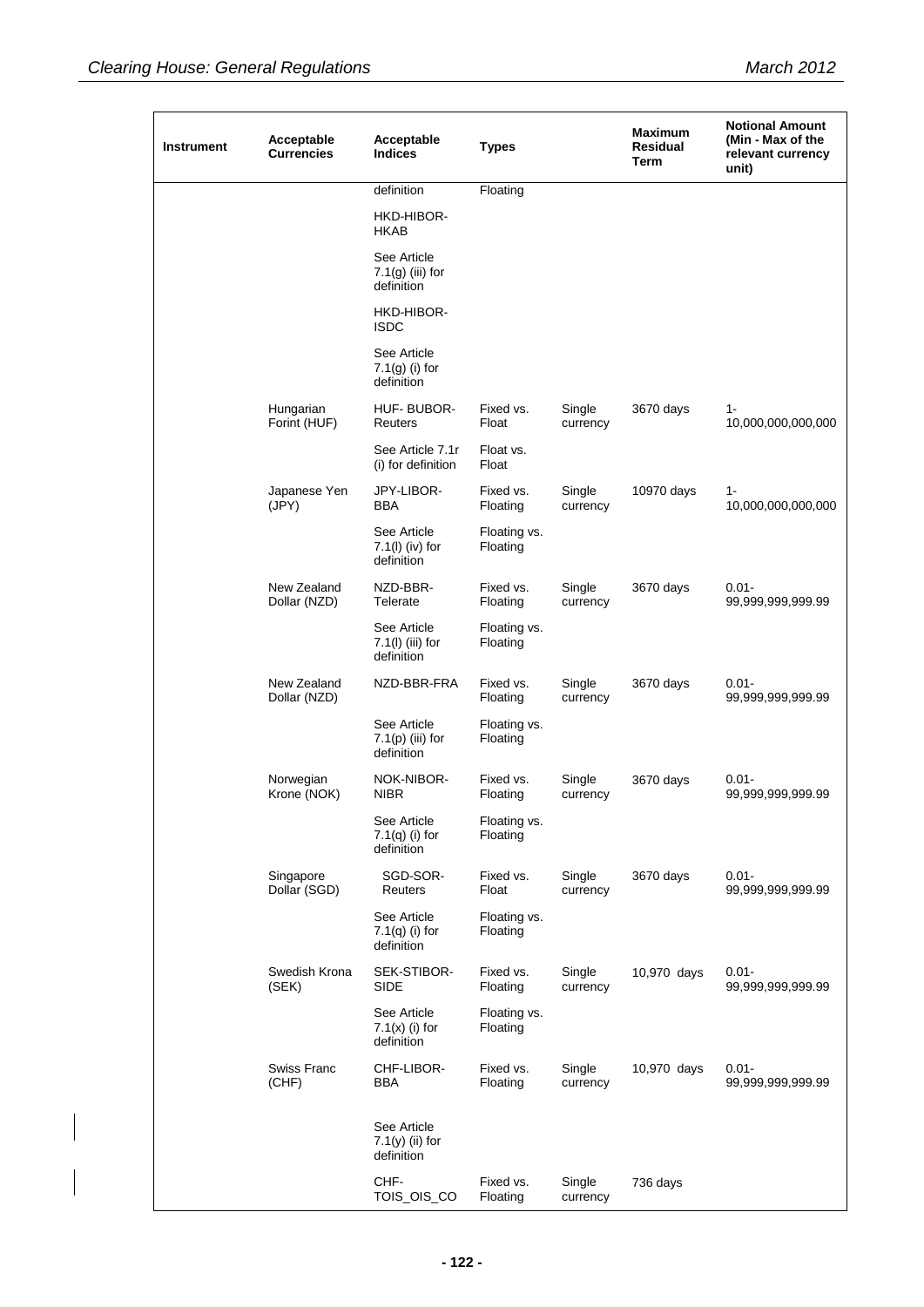| <b>Instrument</b> | Acceptable<br><b>Currencies</b> | Acceptable<br><b>Indices</b>                   | <b>Types</b>              |                    | <b>Maximum</b><br><b>Residual</b><br>Term | <b>Notional Amount</b><br>(Min - Max of the<br>relevant currency<br>unit) |
|-------------------|---------------------------------|------------------------------------------------|---------------------------|--------------------|-------------------------------------------|---------------------------------------------------------------------------|
|                   |                                 | <b>MPOUND</b>                                  |                           |                    |                                           |                                                                           |
|                   |                                 | See Article<br>$7.1(y)$ (iv) for<br>definition | Floating vs.<br>Floating  |                    |                                           |                                                                           |
|                   | Polish<br>Zloty(PLN)            | <b>PLN</b>                                     | FIXED vs.<br><b>FLOAT</b> | Single<br>currency | 3670 days                                 | $0.01 -$<br>99,999,999,999.99                                             |
|                   |                                 | WIBOR-WIBO                                     |                           |                    |                                           |                                                                           |
|                   |                                 | See Article 7.1r<br>(i) for definition         | FLOAT vs.<br><b>FLOAT</b> |                    |                                           |                                                                           |
|                   | South African<br>Rand (ZAR)     | ZAR                                            | FIXED vs.<br><b>FLOAT</b> | Single<br>currency | 3670 days                                 | $0.01 -$<br>99,999,999,999.99                                             |
|                   |                                 | <b>JIBAR-SAFEX</b>                             |                           |                    |                                           |                                                                           |
|                   |                                 | See Article 7.1v<br>(i) for definition         | FLOAT vs.<br><b>FLOAT</b> |                    |                                           |                                                                           |

## (b) Variable notional swaps having the characteristics set out in the table below;

| <b>Instrument</b>         | <b>Acceptable</b><br><b>Currencies</b> | <b>Acceptable</b><br>Rate<br><b>Options (as</b><br>further set<br>out in<br>Article 7.1<br>of the 2000<br><b>ISDA</b><br><b>Definitions</b><br>and Article<br>7.1 of the<br><b>2006 ISDA</b><br><b>Definitions</b> ) | <b>Types</b>             | <b>Single</b><br>currency | <b>Maximum</b><br><b>Residual</b><br><b>Term</b> | <b>Notional</b><br><b>Amount (Min -</b><br>Max of the<br>relevant<br>currency unit) |
|---------------------------|----------------------------------------|----------------------------------------------------------------------------------------------------------------------------------------------------------------------------------------------------------------------|--------------------------|---------------------------|--------------------------------------------------|-------------------------------------------------------------------------------------|
| Variable<br>Notional Swap | <b>USD</b>                             | USD-LIBOR-<br>BBA                                                                                                                                                                                                    | Interest<br>Rate<br>Swap | Single<br>currency        | 18,275<br>Days                                   |                                                                                     |
| Variable<br>Notional Swap | <b>USD</b>                             | USD-LIBOR-<br><b>BBA</b>                                                                                                                                                                                             | <b>Basis Swap</b>        | Single<br>currency        | 18,275<br>Days                                   |                                                                                     |
| Variable<br>Notional Swap | <b>USD</b>                             | USD-LIBOR-<br><b>BBA</b>                                                                                                                                                                                             | Coupon<br>Zero<br>Swap   | Single<br>currency        | 18,275<br>Days                                   |                                                                                     |
| Variable<br>Notional Swap | <b>EUR</b>                             | EUR-LIBOR-<br><b>BBA</b>                                                                                                                                                                                             | Rate<br>Interest<br>Swap | Single<br>currency        | 18,275<br>Days                                   |                                                                                     |
| Variable<br>Notional Swap | <b>EUR</b>                             | EUR-LIBOR-<br><b>BBA</b>                                                                                                                                                                                             | <b>Basis Swap</b>        | Single<br>currency        | 18,275<br>Days                                   |                                                                                     |
| Variable<br>Notional Swap | <b>EUR</b>                             | EUR-LIBOR-<br><b>BBA</b>                                                                                                                                                                                             | Zero<br>Coupon<br>Swap   | Single<br>currency        | 18,275<br>Days                                   |                                                                                     |
| Variable<br>Notional Swap | <b>EUR</b>                             | EUR-<br><b>EURIBOR-</b><br><b>REUTERS</b>                                                                                                                                                                            | Rate<br>Interest<br>Swap | Single<br>currency        | 18,275<br>Days                                   |                                                                                     |
| Variable<br>Notional Swap | <b>EUR</b>                             | EUR-<br><b>EURIBOR-</b><br><b>REUTERS</b>                                                                                                                                                                            | <b>Basis Swap</b>        | Single<br>currency        | 18,275<br>Days                                   |                                                                                     |
| Variable<br>Notional Swap | <b>EUR</b>                             | EUR-<br><b>EURIBOR-</b><br><b>REUTERS</b>                                                                                                                                                                            | Zero<br>Coupon<br>Swap   | Single<br>currency        | 18,275<br>Days                                   |                                                                                     |
| Variable<br>Notional Swap | <b>GBP</b>                             | GBP-LIBOR-<br><b>BBA</b>                                                                                                                                                                                             | Rate<br>Interest<br>Swap | Single<br>currency        | 18,275<br>Days                                   |                                                                                     |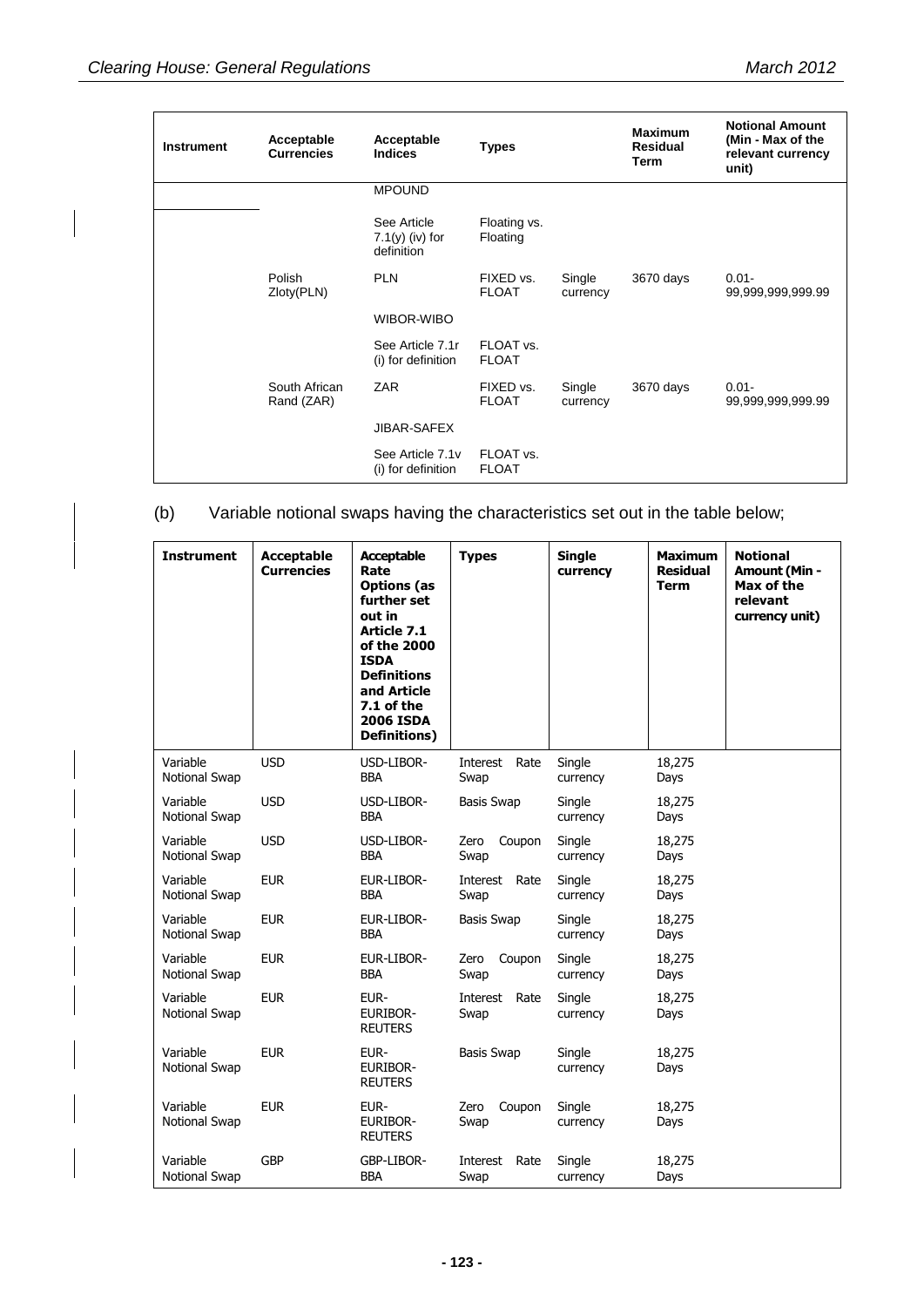| <b>Instrument</b>         | Acceptable<br><b>Currencies</b> | Acceptable<br>Rate<br><b>Options</b> (as<br>further set<br>out in<br>Article 7.1<br>of the 2000<br><b>ISDA</b><br><b>Definitions</b><br>and Article<br>7.1 of the<br><b>2006 ISDA</b><br>Definitions) | <b>Types</b>           | <b>Single</b><br>currency | <b>Maximum</b><br><b>Residual</b><br><b>Term</b> | <b>Notional</b><br><b>Amount (Min -</b><br>Max of the<br>relevant<br>currency unit) |
|---------------------------|---------------------------------|-------------------------------------------------------------------------------------------------------------------------------------------------------------------------------------------------------|------------------------|---------------------------|--------------------------------------------------|-------------------------------------------------------------------------------------|
| Variable<br>Notional Swap | <b>GBP</b>                      | GBP-LIBOR-<br><b>BBA</b>                                                                                                                                                                              | Basis Swap             | Single<br>currency        | 18,275<br>Days                                   |                                                                                     |
| Variable<br>Notional Swap | <b>GBP</b>                      | GBP-LIBOR-<br><b>BBA</b>                                                                                                                                                                              | Coupon<br>Zero<br>Swap | Single<br>currency        | 18,275<br>Days                                   |                                                                                     |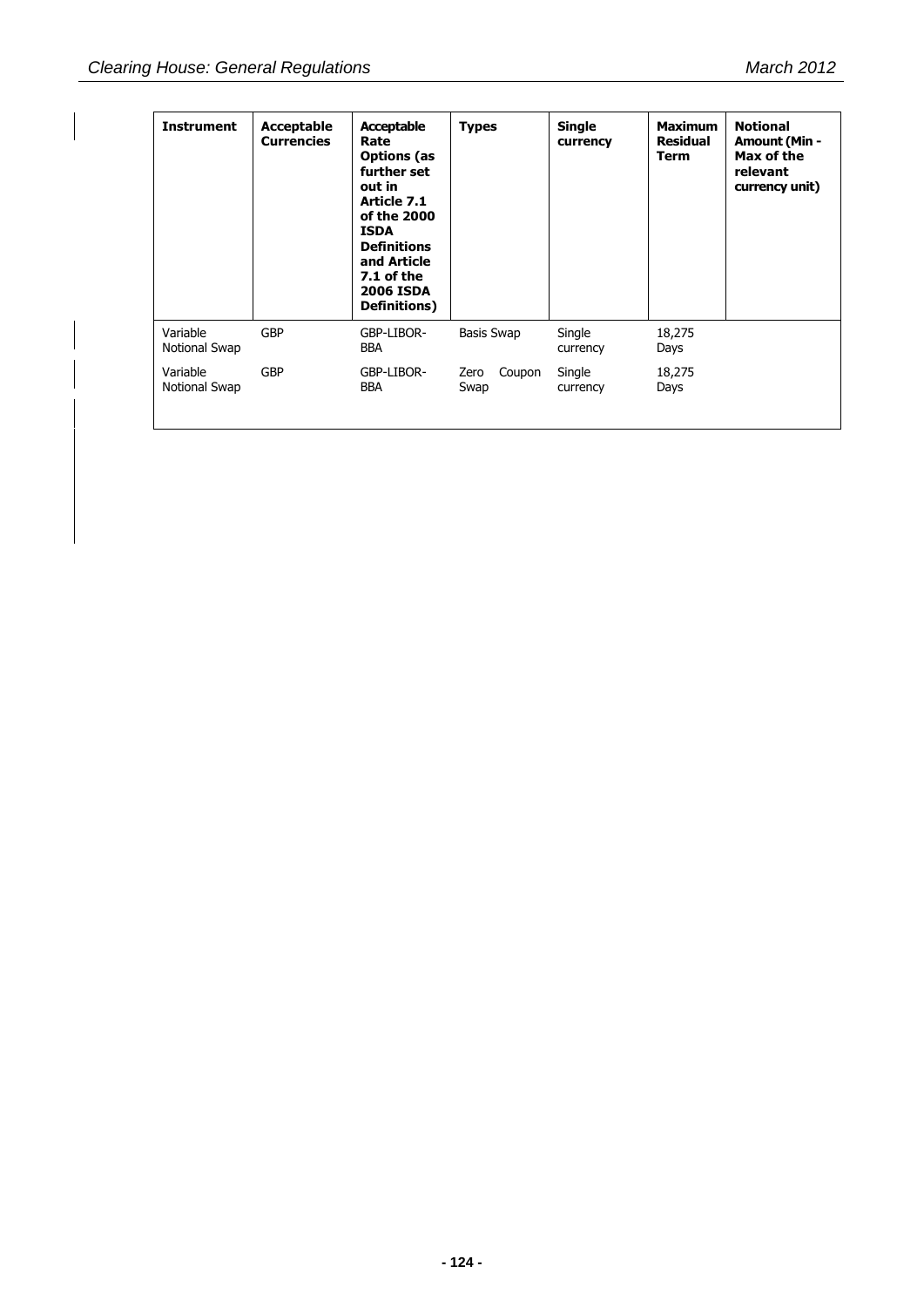(c) Forward rate agreements having the characteristics set out in the table below;

| <b>Instrument</b>    |      | <b>Acceptable</b><br><b>Currencies</b> | <b>Acceptable Rate</b><br><b>Options</b> (as<br>further set out<br>in Section 7.1<br>of the 2006<br><b>ISDA</b><br><b>Definitions)</b> | <b>Types</b>     | <b>Single currency</b> | <b>Maximum</b><br><b>Residual Term</b> | <b>Notional</b><br><b>Amount (Min -</b><br>Max of the<br>relevant<br>currency unit | <b>FRA Tenors</b>                                      | <b>Minimum and</b><br><b>Maximum FRA</b><br><b>Terms (Days)</b> |
|----------------------|------|----------------------------------------|----------------------------------------------------------------------------------------------------------------------------------------|------------------|------------------------|----------------------------------------|------------------------------------------------------------------------------------|--------------------------------------------------------|-----------------------------------------------------------------|
| Forward<br>Agreement | Rate | <b>AUD</b>                             | AUD-BBR-BBSW                                                                                                                           | Fixed v floating | Single currency        | 740 days                               |                                                                                    | 1m,2m,3,4m,5m,6m                                       | Min25<br>Max 190                                                |
| Forward<br>Agreement | Rate | <b>AUD</b>                             | AUD-LIBOR-BBA                                                                                                                          | Fixed v floating | Single currency        | 740 days                               |                                                                                    | 1m,2m,3m,4m,5m,6m,7m,8m,9<br>m, 10, 11m, 1y            | Min25                                                           |
| Forward<br>Agreement | Rate | CAD                                    | CAD-BA-CDOR                                                                                                                            | Fixed v floating | Single currency        | 740 days                               |                                                                                    | 1m,2m,3m, 6m, 1y                                       | Max 375<br>Min25                                                |
|                      |      |                                        |                                                                                                                                        |                  |                        |                                        |                                                                                    |                                                        | Max 375                                                         |
| Forward<br>Agreement | Rate | CAD                                    | CAD-LIBOR-BBA                                                                                                                          | Fixed v floating | Single currency        | 740 days                               |                                                                                    | 1w,2w,1m,2m,3m,4m,5m,6m,7<br>m,8m,9m,10,11m, 1y        | Min 3<br>Max 375                                                |
| Forward<br>Agreement | Rate | <b>CHF</b>                             | CHF-LIBOR-BBA                                                                                                                          | Fixed v floating | Single currency        | 740 days                               |                                                                                    | 1w, 2w<br>1m,2m,3m,4m,5m,6m,7m,8m,9                    | Min 3                                                           |
|                      |      |                                        |                                                                                                                                        |                  |                        |                                        |                                                                                    | m, 10, 11m, 1y                                         | Max 375                                                         |
| Forward<br>Agreement | Rate | <b>CZK</b>                             | CZK-PIBOR-PRBO                                                                                                                         | Fixed v floating | Single currency        | 740 days                               |                                                                                    | 1w,2w 1m,2m,3m, 6m,9m,1y                               | Min 3<br>Max 375                                                |
| Forward<br>Agreement | Rate | <b>DKK</b>                             | DKK-CIBOR2-<br>DKNA13                                                                                                                  | Fixed v floating | Single currency        | 740 days                               |                                                                                    | 1m, 2m, 3m,<br>4m,5m,<br>1w <sub>r</sub><br>6m, 9m, 1y | Min 3                                                           |
|                      |      |                                        |                                                                                                                                        |                  |                        |                                        |                                                                                    |                                                        | Max 375                                                         |
| Forward<br>Agreement | Rate | <b>EUR</b>                             | EUR-LIBOR-BBA                                                                                                                          | Fixed v floating | Single currency        | $1105$ days                            |                                                                                    | 1w, 2w<br>1m,2m,3m,4m,5m,6m,7m,8m,9                    | Min 3                                                           |
|                      |      |                                        |                                                                                                                                        |                  |                        |                                        |                                                                                    | m, 10, 11m, 1y                                         | Max 375                                                         |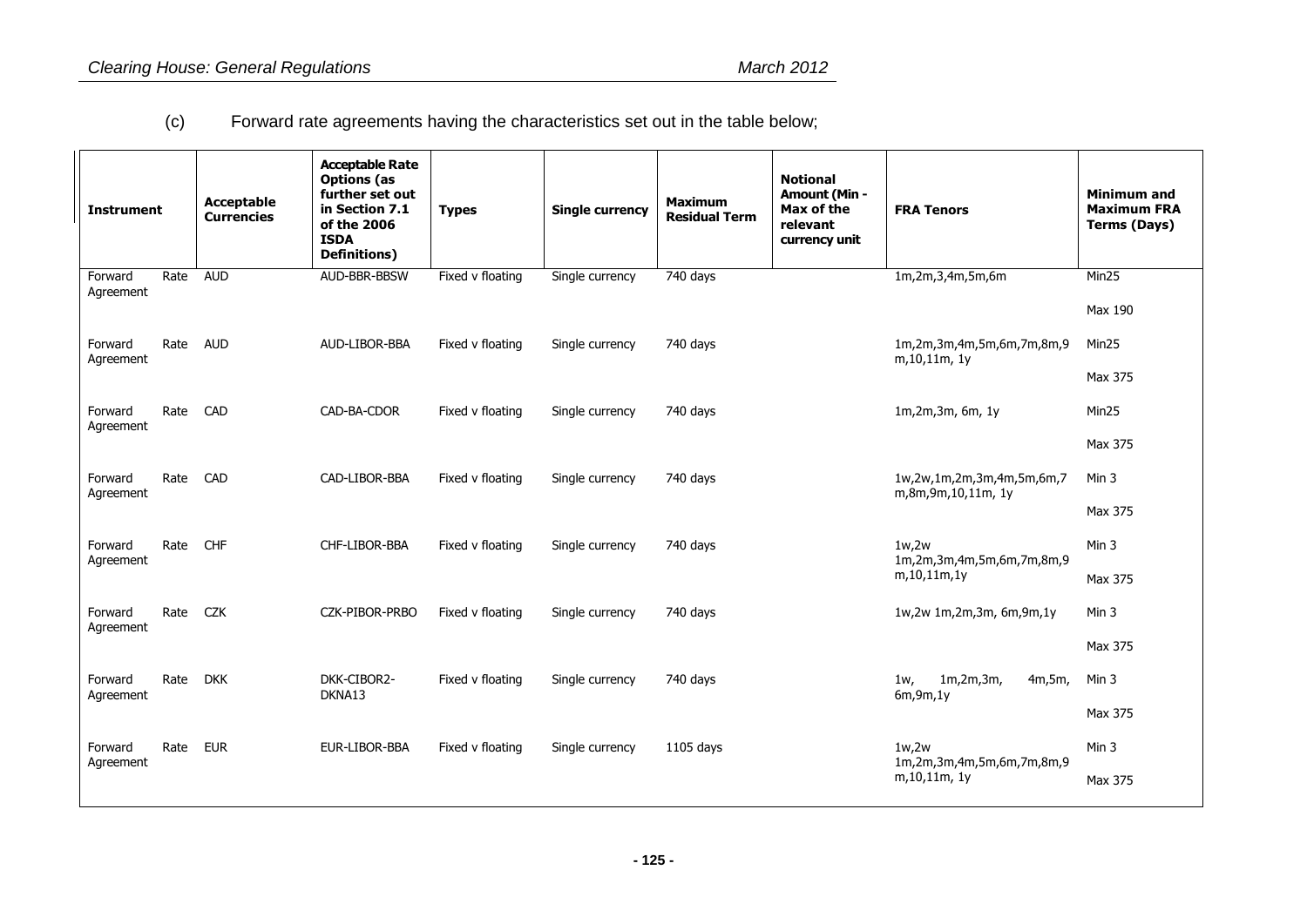| <b>Instrument</b>                   | <b>Acceptable</b><br><b>Currencies</b> | <b>Acceptable Rate</b><br><b>Options</b> (as<br>further set out<br>in Section 7.1<br>of the 2006<br><b>ISDA</b><br><b>Definitions)</b> | <b>Types</b>            | <b>Single currency</b> | <b>Maximum</b><br><b>Residual Term</b> | <b>Notional</b><br><b>Amount (Min -</b><br>Max of the<br>relevant<br>currency unit | <b>FRA Tenors</b>                                           | <b>Minimum and</b><br><b>Maximum FRA</b><br><b>Terms (Days)</b> |
|-------------------------------------|----------------------------------------|----------------------------------------------------------------------------------------------------------------------------------------|-------------------------|------------------------|----------------------------------------|------------------------------------------------------------------------------------|-------------------------------------------------------------|-----------------------------------------------------------------|
| Rate<br>Forward<br>Agreement        | <b>EUR</b>                             | <b>EUR-EURIBOR</b><br><b>REUTERS</b>                                                                                                   | Fixed v floating        | Single currency        | 1105 days                              |                                                                                    | 1w, 2w<br>3w<br>1m,2m,3m,4m,5m,6m,7m,8m,9<br>m, 10, 11m, 1y | Min 3<br>Max 375                                                |
| Forward<br>Rate<br><b>Agreement</b> | <b>GBP</b>                             | <b>GBP-LIBOR-BBA</b>                                                                                                                   | <b>Fixed v floating</b> | Single currency        | 1105 days                              |                                                                                    | 1w, 2w<br>1m,2m,3m,4m,5m,6m,7m,8m,9<br>m.10.11m. 1y         | Min <sub>3</sub><br><b>Max 375</b>                              |
| Rate<br>Forward<br>Agreement        | <b>HUF</b>                             | HUF-BUBOR-<br><b>REUTERS</b>                                                                                                           | Fixed v floating        | Single currency        | 740 days                               |                                                                                    | 1w.2w<br>1m,2m,3m,4m,5m,6m,7m,8m,9<br>m, 10, 11m, 1y        | Min 3<br>Max 375                                                |
| Rate<br>Forward<br>Agreement        | <b>JPY</b>                             | JPY-LIBOR-BBA                                                                                                                          | Fixed v floating        | Single currency        | $1105$ days                            |                                                                                    | 1w.2w<br>1m,2m,3m,4m,5m,6m,7m,8m,9<br>m, 10, 11m, 1y        | Min 3<br>Max 375                                                |
| Rate<br>Forward<br>Agreement        | <b>NOK</b>                             | NOK-NIBOR-NIBR                                                                                                                         | Fixed v floating        | Single currency        | 740 days                               |                                                                                    | 1w,<br>1m,2m,3m,4m,5m,6m,7m,8m,9<br>m, 10, 11m, 1y          | Min 3<br>Max 375                                                |
| Rate<br>Forward<br>Agreement        | <b>NZD</b>                             | NZD-BBR-FRA                                                                                                                            | Fixed v floating        | Single currency        | 740 days                               |                                                                                    | 1m,2m,3m, 4m,5m, 6m,                                        | <b>Min 25</b>                                                   |
| Rate<br>Forward<br>Agreement        | <b>PLN</b>                             | <b>PLN</b><br>$\qquad \qquad =$<br>WIBOR_WIBO                                                                                          | Fixed v floating        | Single currency        | 740 days                               |                                                                                    | 1w,2w 1m, 3m, 6m,9m,1y                                      | Max 190<br>Min 3                                                |
| Rate<br>Forward                     | <b>SEK</b>                             | SEK-STIBOR-SIDE                                                                                                                        | Fixed v floating        | Single currency        | 740 days                               |                                                                                    | 1w, 1m,2m,3m, 6m,9m,1y                                      | Max 375<br>Min 3                                                |
| Agreement                           |                                        |                                                                                                                                        |                         |                        |                                        |                                                                                    |                                                             | Max 375                                                         |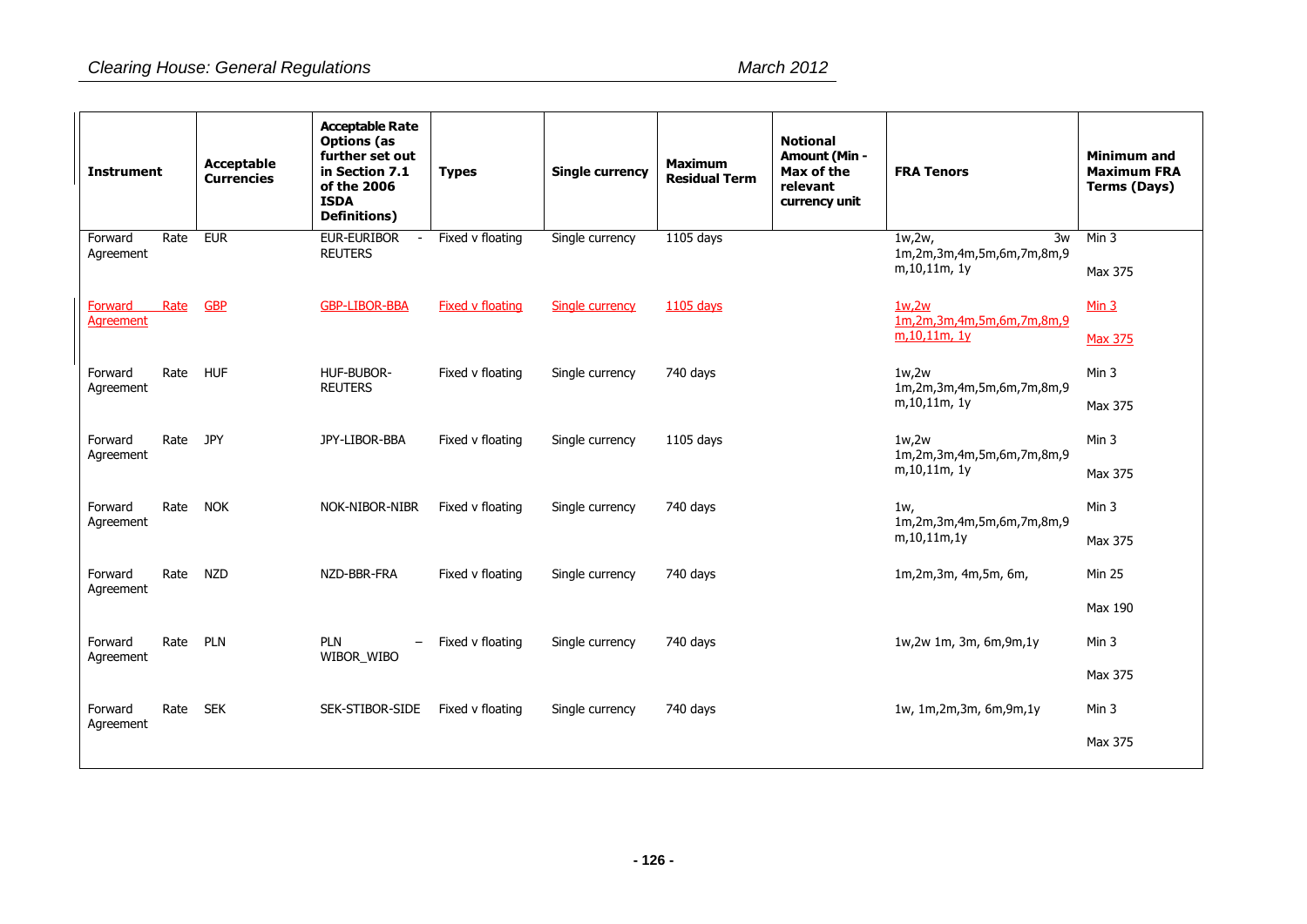| <b>Instrument</b>    |      | Acceptable<br><b>Currencies</b> | <b>Acceptable Rate</b><br><b>Options</b> (as<br>further set out<br>in Section 7.1<br>of the 2006<br><b>ISDA</b><br><b>Definitions</b> ) | <b>Types</b>     | <b>Single currency</b> | <b>Maximum</b><br><b>Residual Term</b> | <b>Notional</b><br><b>Amount (Min -</b><br>Max of the<br>relevant<br>currency unit | <b>FRA Tenors</b>                                   | <b>Minimum and</b><br><b>Maximum FRA</b><br>Terms (Days) |
|----------------------|------|---------------------------------|-----------------------------------------------------------------------------------------------------------------------------------------|------------------|------------------------|----------------------------------------|------------------------------------------------------------------------------------|-----------------------------------------------------|----------------------------------------------------------|
| Forward<br>Agreement | Rate | <b>USD</b>                      | USD-LIBOR-BBA                                                                                                                           | Fixed v floating | Single currency        | 1105 days                              |                                                                                    | 1w,2w<br>1m,2m,3m,4m,5m,6m,7m,8m,9<br>m,10m,11m, 1y | Min 3<br>Max 375                                         |
| Forward<br>Agreement | Rate | ZAR                             | ZAR-JIBAR-SAFEX                                                                                                                         | Fixed v floating | Single currency        | 740 days                               |                                                                                    | $1m$ , $3m$ , $6m$ , $9m$ , $1y$                    | <b>Min 25</b>                                            |
|                      |      |                                 |                                                                                                                                         |                  |                        |                                        |                                                                                    |                                                     | Max 375                                                  |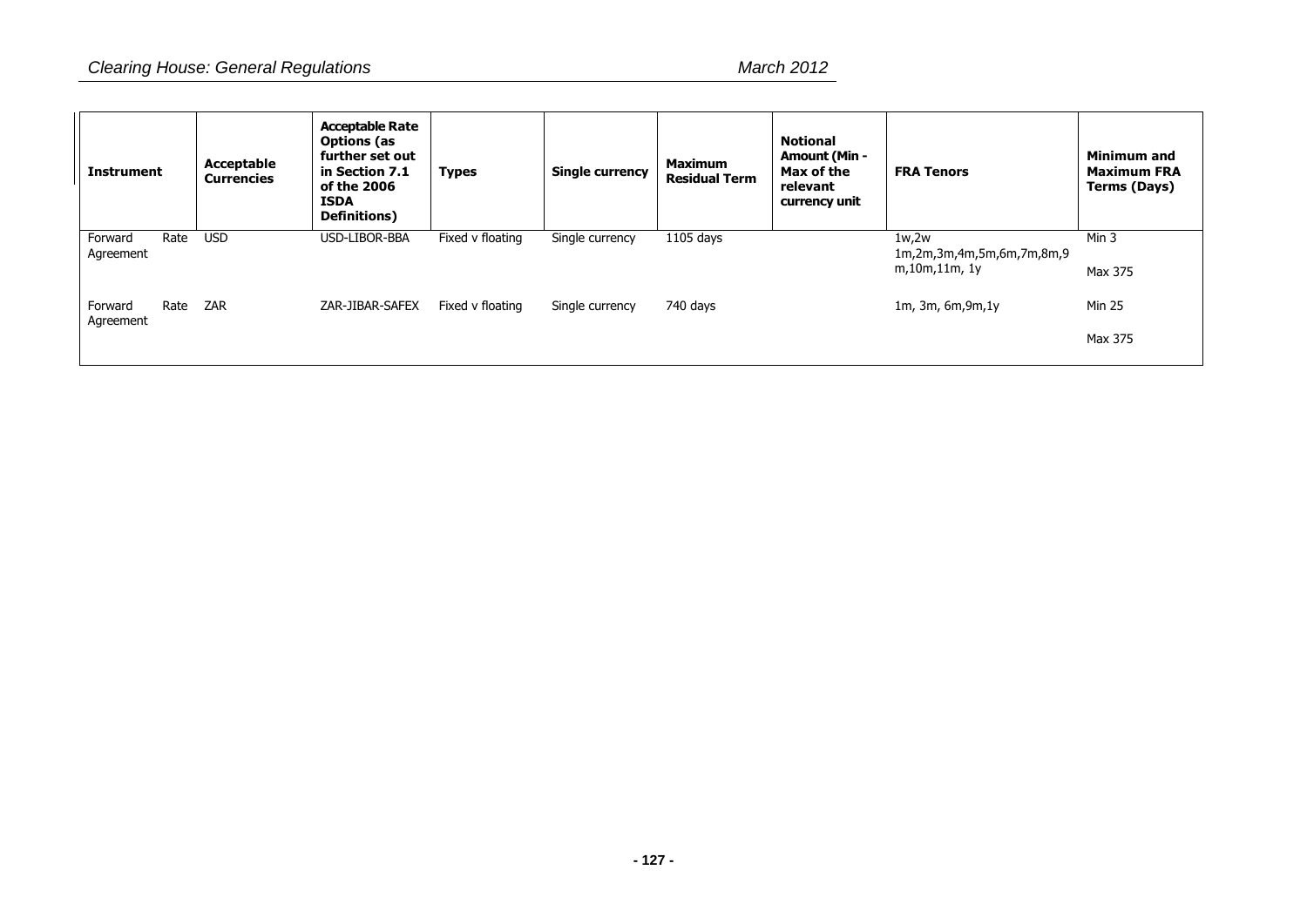## 2. **[ ]**

### 3. **Additional Criteria for a SwapClear Transaction**

- 3.1. A contract must also meet the following additional criteria to be eligible as a SwapClear Transaction:
- 3.1.1 Day Count Fractions

(See Article 4.16 of the "Annex to 2000 ISDA Definitions (June 2000 Version)", Article 4.16 of the ISDA 2006 Definitions for definition)

The Clearing House will only accept the following day count fractions for vanilla interest rate swaps with constant notional principal and variable notional swaps. Day Count Fractions are applied to each deal leg independently, as communicated via the affirmed MarkitWire trade detail.:

#### **Day Count Fractions using the ISDA 2000 Definitions**

| <b>Day Count Fraction</b> | <b>MarkitWire/FpML Code</b> |  |  |
|---------------------------|-----------------------------|--|--|
| 30/360 (or Bond Basis)    | 30/360                      |  |  |
| 30E/360 (or Eurobond      | 30E/360                     |  |  |
| Actual/360                | ACT/360                     |  |  |
| Actual/365 (Fixed)        | ACT/365.FIXED               |  |  |
| Actual/365<br>(or         | ACT/365.ISDA                |  |  |
| Actual/Actual (ISMA)      | ACT/ACT.ISMA                |  |  |

#### **Day Count Fractions using the ISDA 2006 Definitions:**

| <b>Day Count Fraction</b> | <b>MarkitWire/FpML Code</b> |
|---------------------------|-----------------------------|
| 30/360 (or Bond Basis)    | 30/360                      |
| 30E/360 (or Eurobond      | 30E/360                     |
| Actual/360                | ACT/360                     |
| Actual/365 (Fixed)        | ACT/365.FIXED               |
| Actual/Actual             | ACT/ACT.ISDA                |
| 30E/360 (ISDA)            | 30E/360.ISDA                |
| Actual/Actual (ICMA)      | ACT/ACT.ICMA                |

The Clearing House will only accept the following day count fractions for Forward Rate Agreements Day Count Fractions are applied to each deal leg independently, as communicated via the affirmed MarkitWire trade detail:

#### **Day Count Fractions using the ISDA 2006 Definitions:**

| Day Count Fraction | <b>MarkitWire/FpML Code</b> | <b>Currency</b>                                |
|--------------------|-----------------------------|------------------------------------------------|
| Actual/365 (Fixed) | ACT/365.FIXED               | CAD, AUD, NZD, PLN, ZAR, GBP                   |
| Actual/360         | ACT/360                     | USD, EUR, CHF, DKK, JPY,<br>NOK, SEK, CZK, HUF |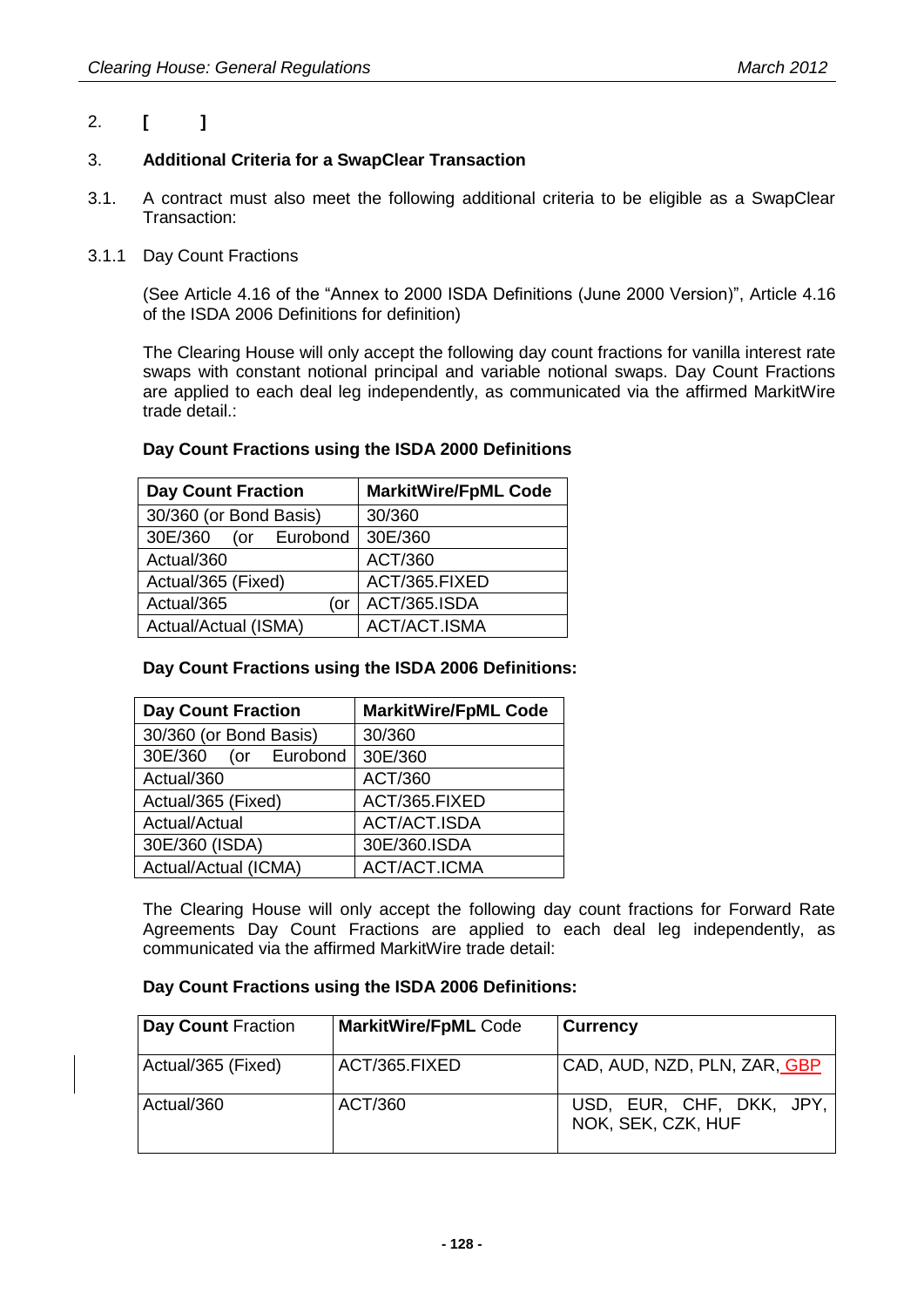| <b>Fraction</b>                      | <b>SWIFT Code</b> |
|--------------------------------------|-------------------|
| Actual/365, Actual/Actual            |                   |
| (See Article 4.16(b) for definition) | ACT/365           |
| Actual/365 (Fixed)                   |                   |
| (See Article 4.16(c) for definition) | AFI/365           |
| Actual/360                           |                   |
| (See Article 4.16(d) for definition) | ACT/360           |
| 30/360,360/360, Bond Basis           | 360/360           |
| (See Article 4.16(e) for definition) |                   |
| 30E/360                              | 30E/360           |
| (See Article 4.16(f) for definition) |                   |

3.1.2 Business Day Conventions

The Business Day Convention specified in the Economic Terms must be one of the following:

Following (see Article 4.12 (i) of the ISDA 2000 Definitions and Article 4.12 (i) of the ISDA 2006 Definitions for definition)

Modified Following (see Article 4.12 (ii) of the ISDA 2000 Definitions and Article 4.12(ii) of the ISDA 2006 Definitions for definition)

Preceding (see Article 4.12 (iii) of the ISDA 2000 Definitions and Article 4.12 (iii) of the ISDA 2006 Definitions for definition)

For vanilla interest rate swaps with constant notional principal SwapClear does not support trades where a different business day convention is used for:

fixed period end dates and the termination date

float period end dates and the termination date

3.1.3 Minimum and Maximum Residual Term of the Trade (Termination date – Today)

Trades in respect of vanilla interest rate swaps with constant notional principal and variable notional swaps are subject to a minimum and maximum Residual Term on the day they are received by SwapClear.

Minimum Residual Term of trade:

Termination date - Today >= 1 + currency settlement lag

where currency settlement lag is:

1 day for EUR, USD, GBP and CAD denominated trades

2 days for JPY, CHF, AUD, DKK, HKD, NZD, SEK, NOK, PLN, ZAR, SAD, HUF & CZK denominated trades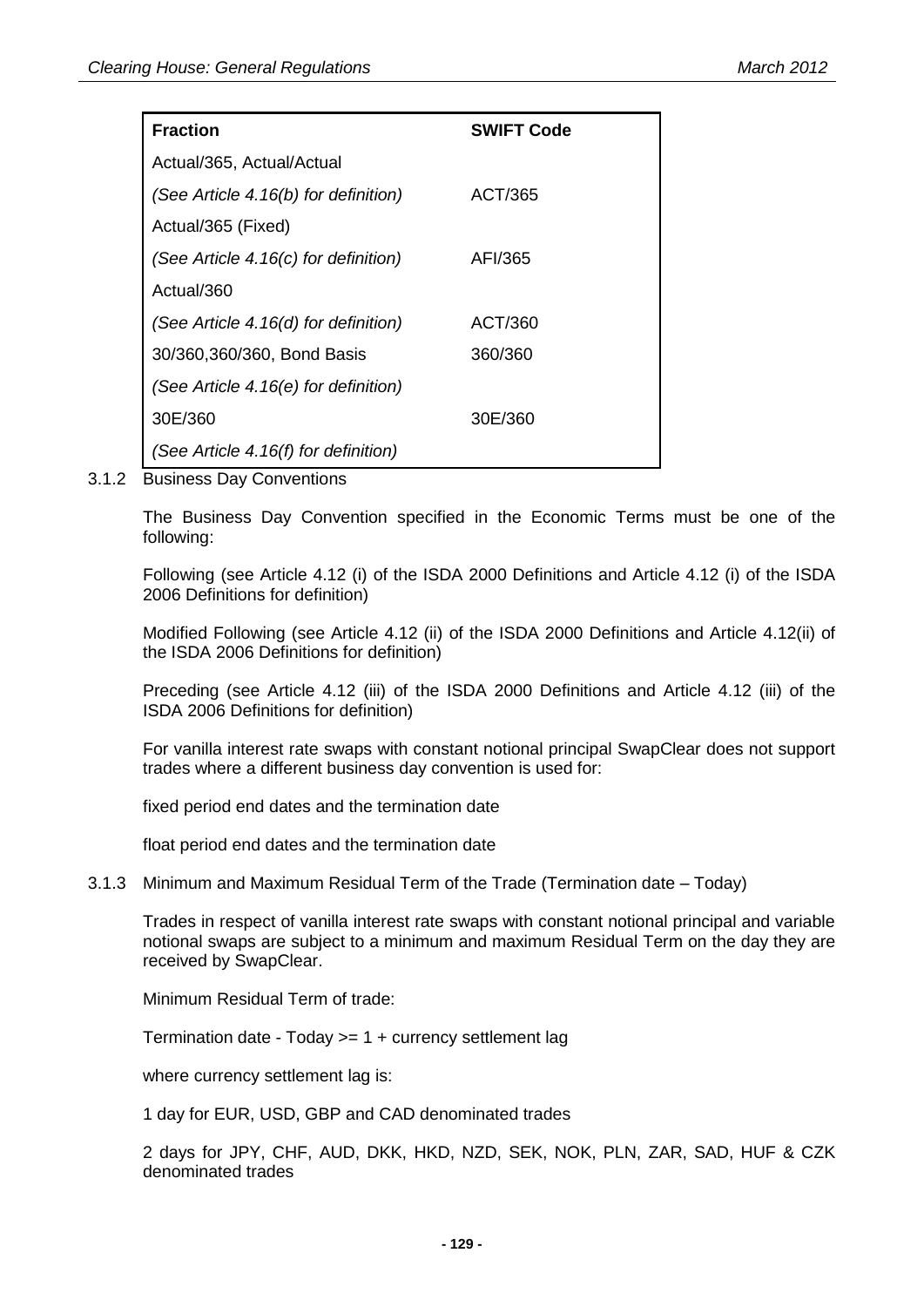Maximum Residual Term of trade:

Termination date - Today <= 3,670 days for DKK, HKD, NZD, NOK, PLN, ZAR, SAD, HUF & CZK (10 years)

Termination date - Today <= 10,970 days for AUD, CAD, CHF, JPY & SEK (30 years)

Termination date – Today <= 18,275 days for GBP, EUR & USD (50 years)

Maximum Residual Term to Maturity for Forward Rate Agreements

The maximum residual term to maturity for forward rate agreements is as follows:

| Currency                                                                      | Maximum Residual Term to Maturity |
|-------------------------------------------------------------------------------|-----------------------------------|
| EUR, JPY, USD <u>, GBP</u>                                                    | 1105 days (3 years)               |
| AUD, CAD, CHF, DKK, NOK, NZD, PLN,   740 days (2 years)<br>SEK, ZAR, CZK, HUF |                                   |

#### 3.1.4 Designated Maturity

The Designated Maturity must be no less than one month and no more than twelve months. The Clearing House will, excepting stub periods, only accept a Designated Maturity that is a whole calendar month.

#### 3.1.5 Calculation Periods

(See Article 4.13 of the ISDA 2000 Definitions and Article 4.13 of the ISDA 2006 Definitions for definition.)

For vanilla interest rate swaps with constant notional principal and variable notional swaps the Clearing House will only accept non-standard Calculation Periods ("stub periods") at either the start or end of the contract. Transactions with stub periods at both the start and end of the transaction will not be eligible as SwapClear Transactions.

For variable notional swaps the stub rate should be detailed either as a percentage (i.e. 5.5%), an interpolation (i.e. 1 month/3 months) or as a designated maturity (i.e. 1 month). Stub Rates within the Final Stub are calculated via interpolation or as a designated maturity.

For interpolated coupons, payment dates must fall between the rolled dates, according to the Modified Following business day convention, of the specified designated maturities. Where this does not occur and extrapolation would be required, SwapClear will reject the trade.

The minimum stub period of a variable notional swap accepted by SwapClear is  $1 +$ Currency Settlement Lag. The minimum stub rate tenor must be >= 1 week for IRS and basis swap and >=1 month for zero coupon swaps.

SwapClear also calculates floating periods subject to "IMM settlement dates as per ISDA definitions.

For Forward Rate Agreements non standard designated maturities are accepted subject to the following criteria: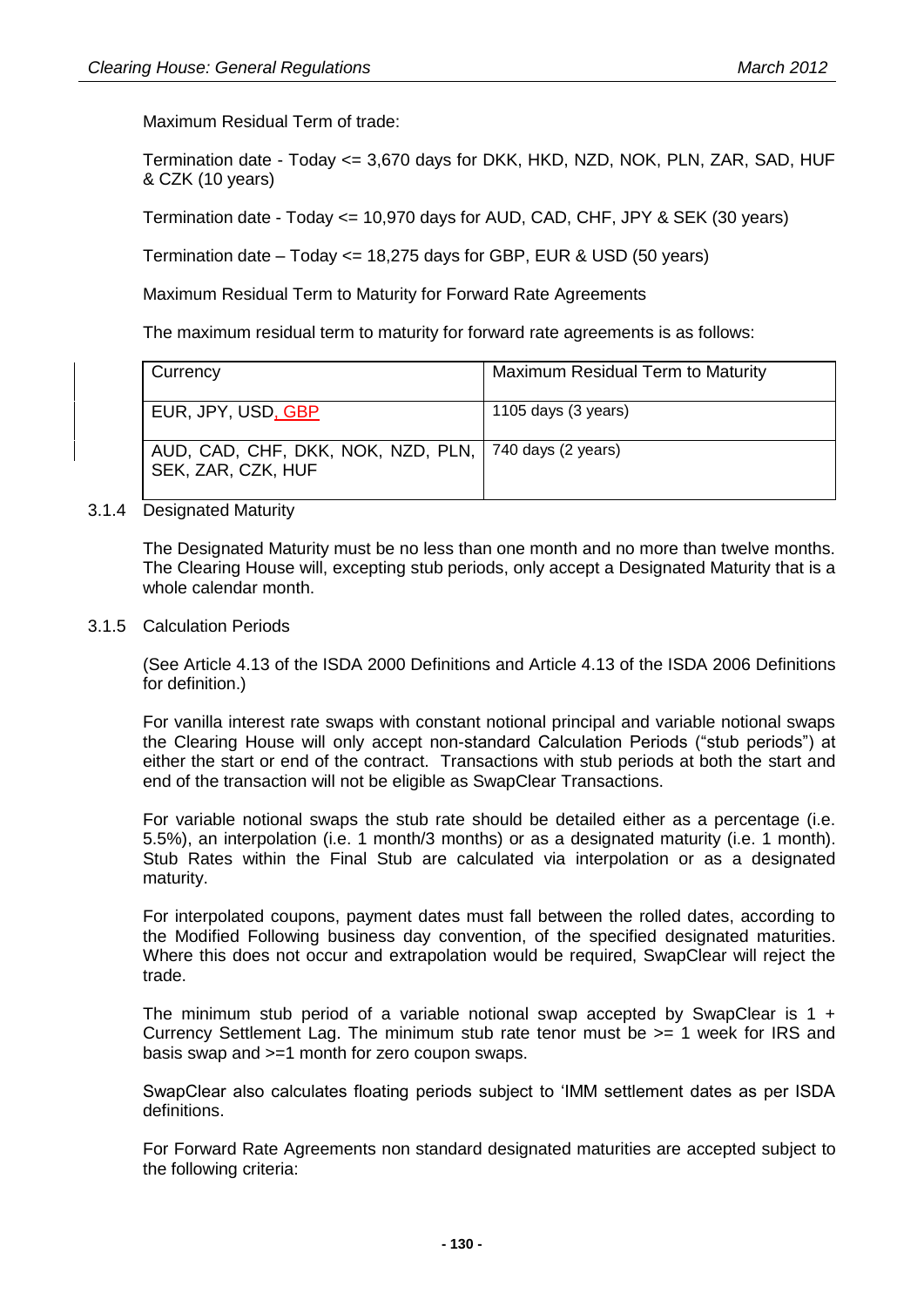Interpolated period:

The maturity date must fall between the rolled dates, according to the business day convention, of the specified designated tenors. Where this does not occur and extrapolation would be required, SwapClear will reject the trade.

SwapClear will interpolate based upon the closest indices for interpolation

Non interpolated period:

SwapClear will only support the closest index tenor to the calculated period.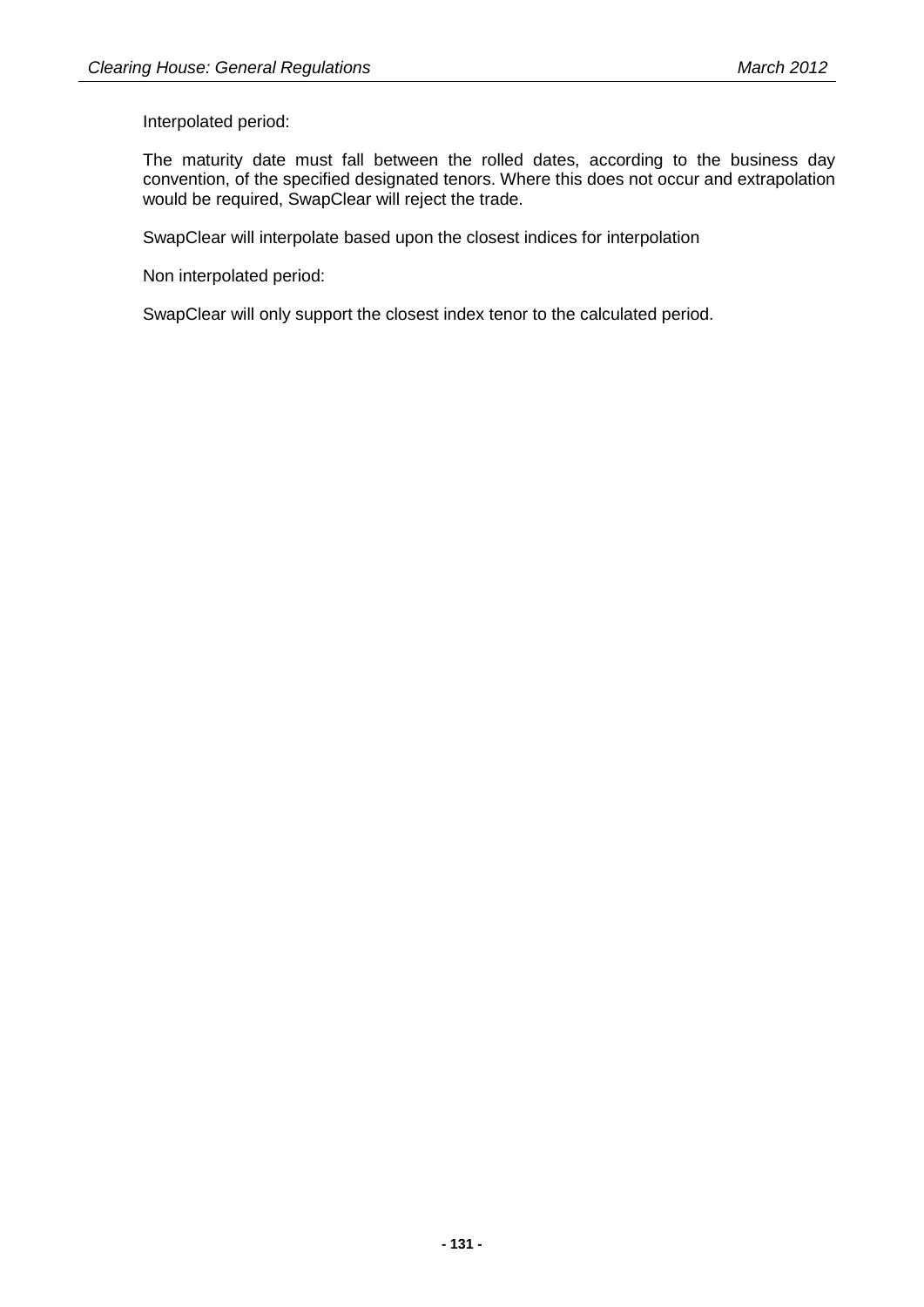#### **Exhibit B LCH.Clearnet Certification to the CFTC** See Attached